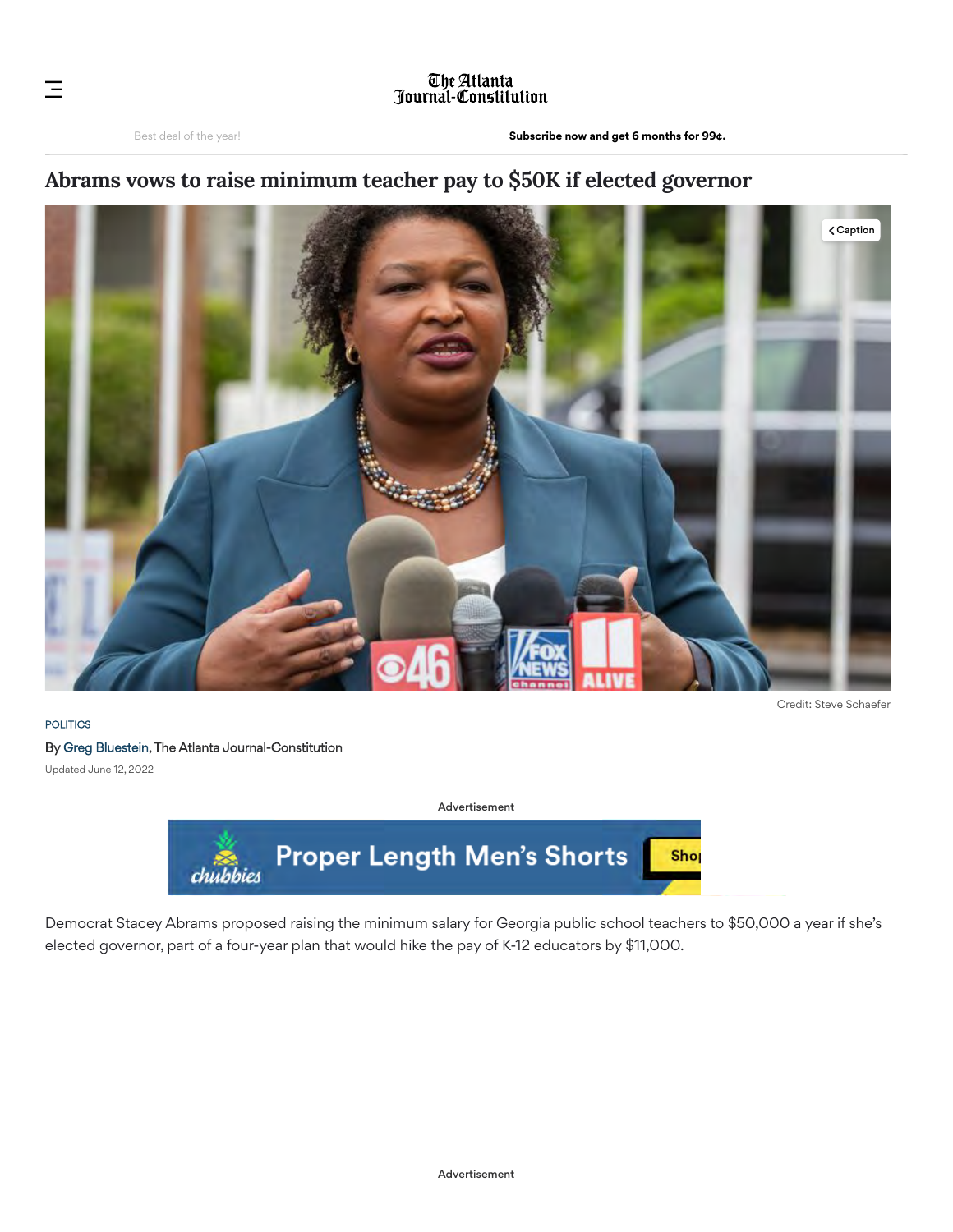

Abrams said Sunday she would finance the estimated \$412 million annual cost over each of the next four years by relying upon revenue from Georgia's budget without increasing taxes or imposing new fees. She framed the \$1.65 billion plan as essential to retain teachers and improve the state's education system.

"When our pipeline is thinning and our exodus is increasing, we are losing the fight for our children's future," said Abrams. "We need a governor who does not see education as an election-year gimmick but sees our responsibility as a guarantee for the strongest future for our people."



The Democrat's proposal would more than double Gov. Brian Kemp's pledge in 2018 to hike annual [teacher pay by \\$5,000](https://www.ajc.com/politics/kemp-signs-upcoming-years-budget-with-teacher-pay-raises/4U3Y2I7CWVDQDC4GOO4MLAWY4U/), a promise he made [weeks before the election](https://www.ajc.com/news/state--regional-govt--politics/kemp-proposes-600m-annual-plan-boost-teacher-pay/FBlJTyBsIxt0rWEOAJuykK/) that became a central part of his appeal to a broader set of voters after a bruising primary.



At the time, Abrams derided the Republican's proposal as a "[gimmick"](https://www.ajc.com/news/state--regional-education/abrams-has-expansive-and-expensive-education-plan/imsIgeP9uROKzn9Btowe3K/) and said he couldn't be [trusted](https://www.ajc.com/blog/politics/abrams-kemp-pay-hike-plan-cannot-trusted-keep-his-promises/ErctPb5iSuHI24Eqq5i2yH/) to carry it out. Kemp [signed a record \\$30.2 billion budget e](https://www.ajc.com/politics/kemp-signs-upcoming-years-budget-with-teacher-pay-raises/4U3Y2I7CWVDQDC4GOO4MLAWY4U/)arlier this year that included the final installment of the promised pay hike.

In a scathing response, Kemp's campaign predicted that Abrams was understating the price tag of her proposal and asserted that she would have to levy new taxes to pay for it.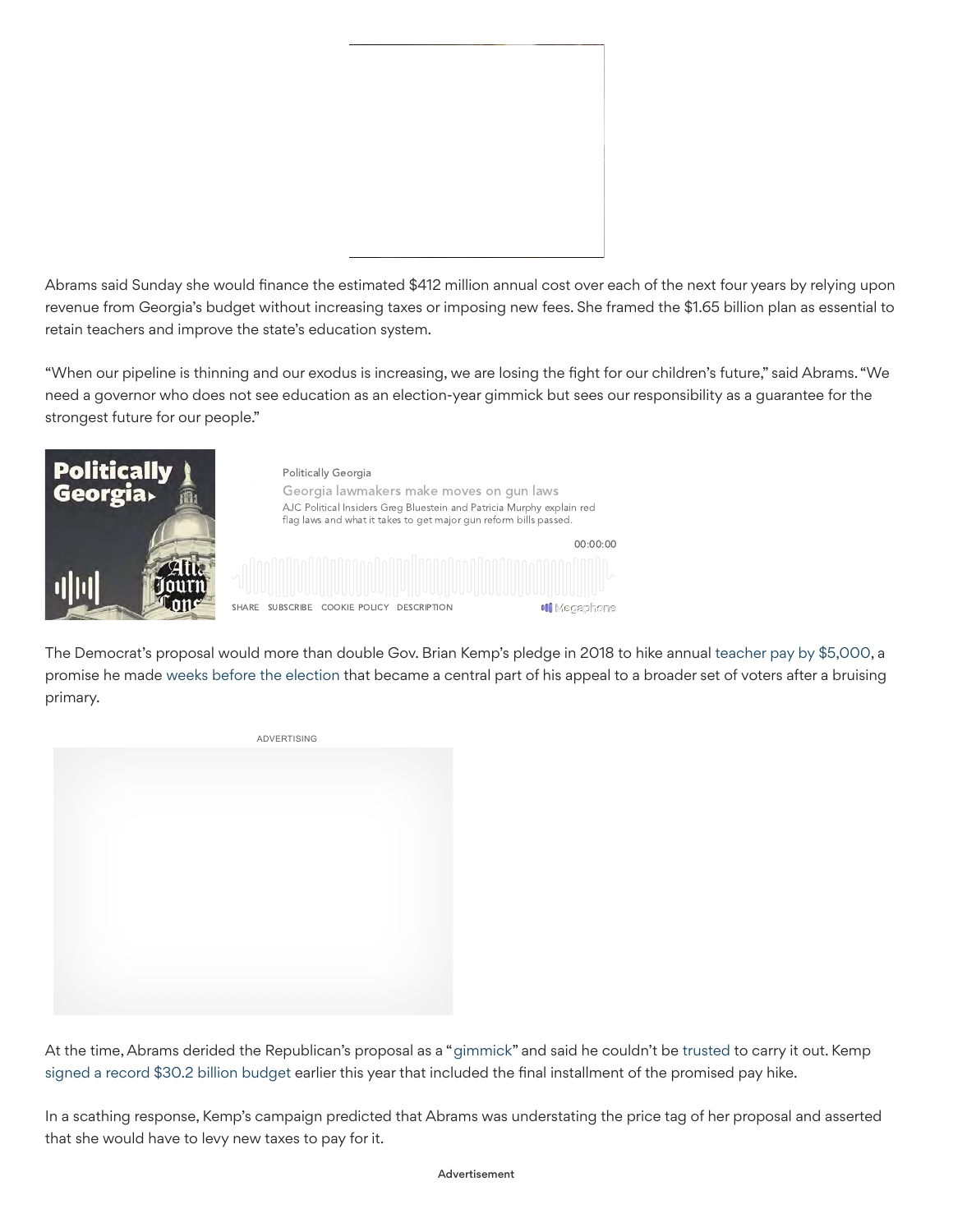

"Following the lead of her pals in the Biden administration, Stacey Abrams' latest Hail Mary proposal for over \$2 billion in new state spending annually joins an ever-growing pile of pie-in-the-sky plans that would make inflation worse and require higher taxes on Georgia families to pay for it all," said Kemp spokesman Tate Mitchell.

Abrams rolled out her proposal in tandem with the endorsement from the Georgia Association of Educators, an influential [advocacy group that represents roughly 23,000 teachers. Lisa Morgan, the association's president, assailed a Republican](https://www.ajc.com/politics/kemps-education-policy-designed-to-rev-up-gop-voters/EDBYUFLV2VDPBAGY47F3GRJLWI/)backed school policy overhaul that Kemp engineered.

"Adjusted for inflation, our educators are making less now than they did in 1999," Morgan said outside the group's headquarters, adding: "It's not just about salaries. It's about educators being treated as the professionals they are."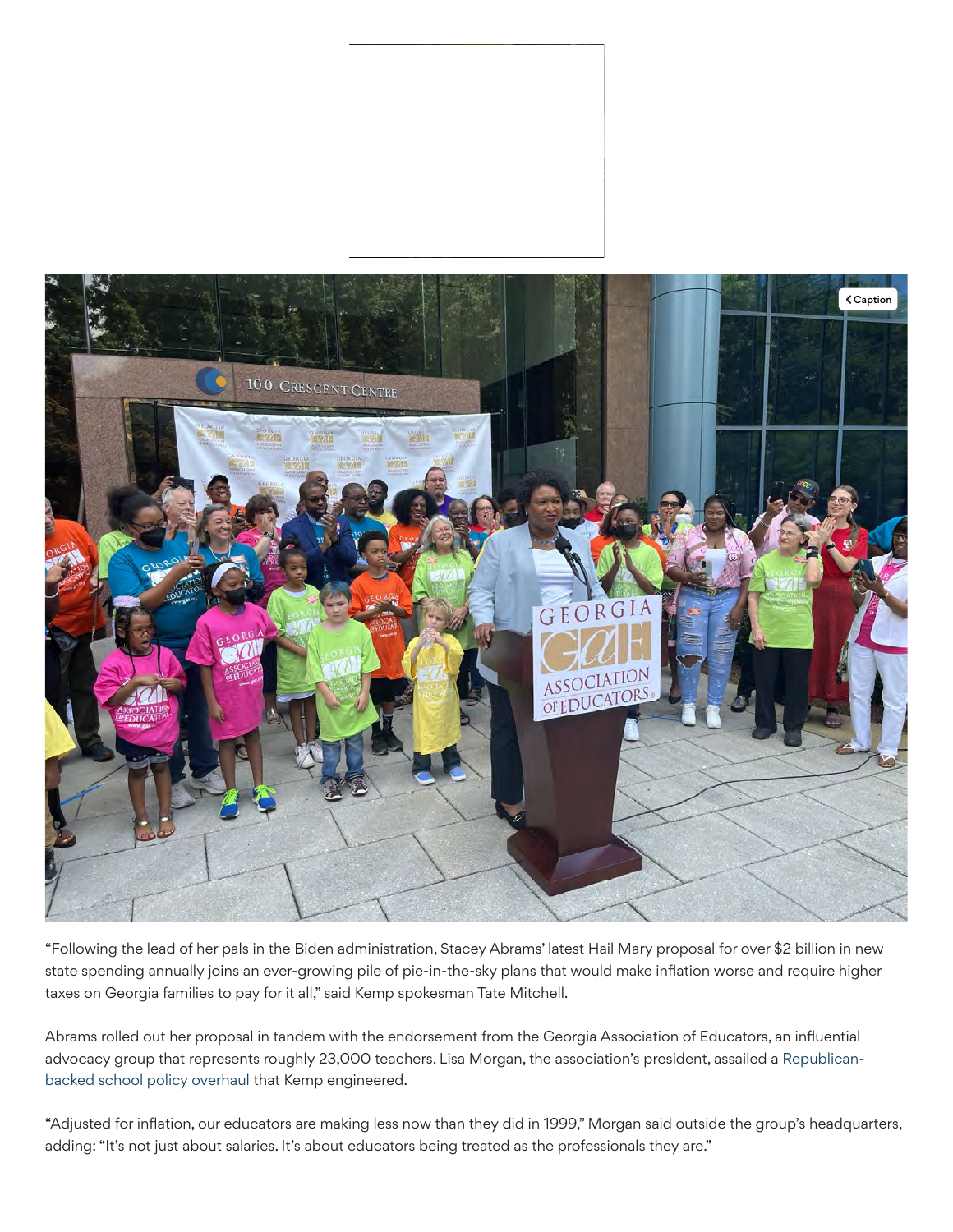### **'Starting from the tricycle'**

The Democrat's campaign hopes her push for a pay hike for about 118,000 teachers gives supporters a new rallying cry in a tough midterm climate for Democrats, as voters worried about high inflation and energy prices focus on pocketbook issues.



Credit: Stephen B. Morton

[Within the past week, she p](https://www.ajc.com/politics/politics-blog/why-top-georgia-democrats-are-pushing-biden-to-forgive-student-debt/C5JGKNNZA5AMPLOWJBWTZHVCZY/)[ressed Kemp](https://www.ajc.com/politics/politics-blog/abrams-pushes-kemp-to-suspend-state-gas-tax-through-end-of-2022/NCTSRB6BNRG7VPOGYGR3JSN23Q/) [to extend the motor fuel tax break until 2023 and pushed the White House to forgive](https://www.ajc.com/politics/politics-blog/why-top-georgia-democrats-are-pushing-biden-to-forgive-student-debt/C5JGKNNZA5AMPLOWJBWTZHVCZY/) student loan debt. And she [criticized](https://twitter.com/staceyabrams/status/1535359496490475522) the state's handling of federal funds aimed at helping struggling families avoid evictions.

The base pay for teachers in Georgia is about \$39,000. A National Education Association study [published in April](https://www.nea.org/resource-library/teacher-salary-benchmarks) ranked the state's starting teacher salary 35th in the nation. Under Abrams' plan, Georgia would be pushed into the top 10.

The average salary for Georgia teachers is higher, since pay ranges based on experience, certification level and geography, as most local governments offer supplements. Last year, the average salary for American public school teachers was \$65,293. Georgia's public school teachers fell in the middle range, with an average salary of \$60,553.

#### Explore [Opinion: Abrams vows \\$50,000 pay for teachers. Will it pay off for her?](https://www.ajc.com/education/get-schooled-blog/opinion-abrams-vows-50000-pay-for-teachers-will-it-pay-off-for-her/Y53FEVM3UZHETFYNR67WTH6Z5U/)

Surrounded by teachers and students in brightly colored shirts, Abrams said the lack of political will to significantly raise teacher pay earlier has turned Kemp's salary hike into a stopgap measure.

"It is important to remember that we aren't starting from the Cadillac. We are starting from the tricycle. Because under Republicans, they took money away from our teachers, they decreased their pay, year-over-year in terms of real dollars," Abrams said.

She added: "We needed to give them the \$5,000 to get them back in the game. This is about moving them forward."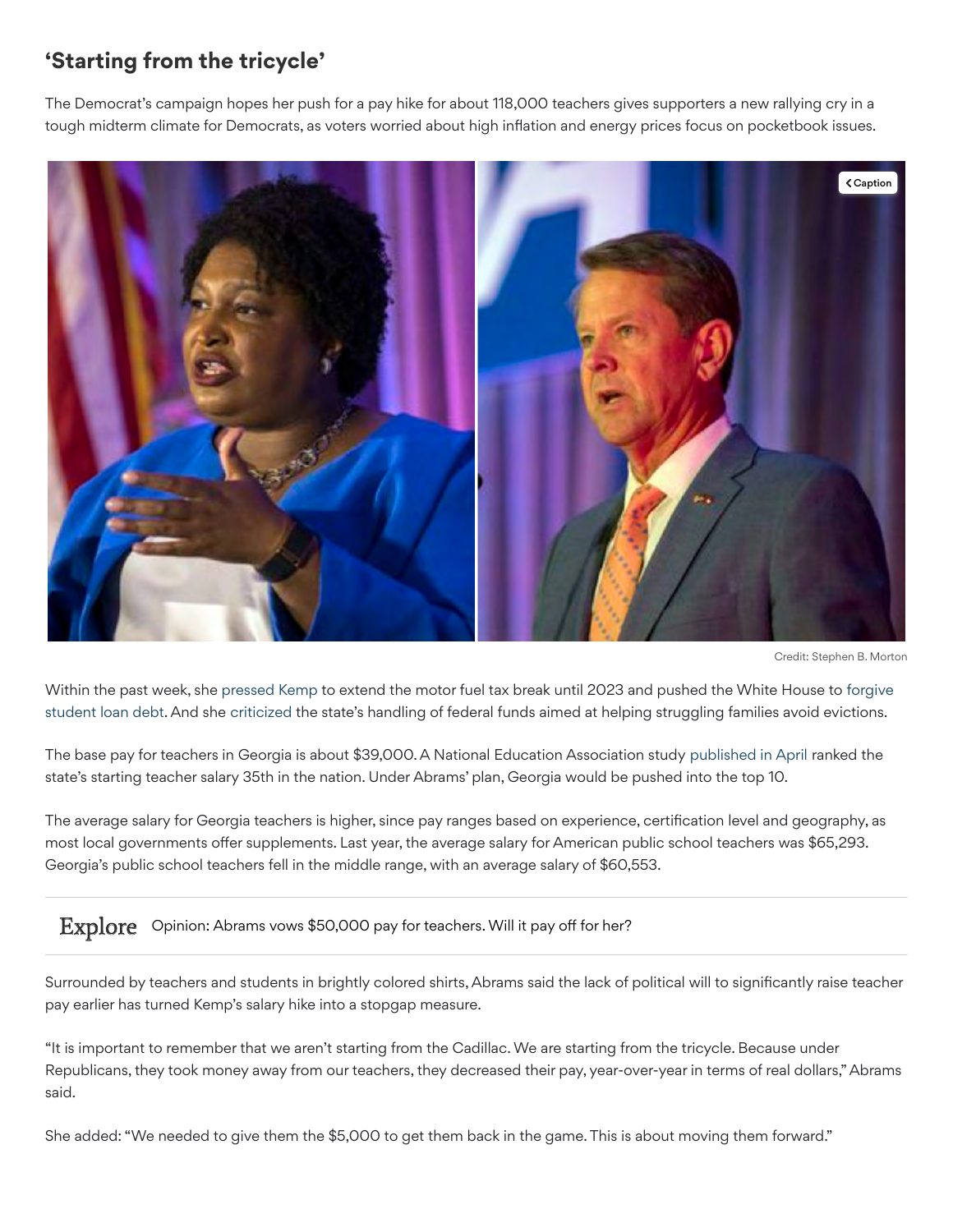Count Lisa Hall-Favor among the educators who feel like they're still trying to catch up. Hall-Favor, a Richmond County special needs teacher, is in her 27th year of teaching and is "nowhere near where I need to be."

"It would be a game changer. I am trying to help my son go to college without student loans, and I'm a single parent," said Hall-Favor of the proposed raise. "It would help a lot. Because without teachers where would you be? Nowhere!"

# **Budget crunch**

The new proposed pay hike would put added pressure on Georgia's fiscal bottom line.



Credit: Natrice Miller / Natrice.Miller@ajc.com

During solid economic times, the state usually takes in about \$1 billion in new revenue each year. But growing school enrollment and Medicaid costs take up a major chunk of that spending, leaving less wiggle room to pay for other priorities.

To pass his teacher pay hike, Kemp carved it up in two different installments. He [secured a \\$3,000 increase](https://www.ajc.com/news/state--regional-govt--politics/gov-kemp-sign-budget-today-with-000-raises-for-georgia-teachers/j8p5RiglIlVia18txuuNJP/) in 2019 shortly after he narrowly defeated Abrams.

A GOP clash over whether to slash taxes rather than boost teacher pay, then economic fallout from the pandemic, delayed the passage of the remaining \$2,000 until this year.

In all, state financial officials estimate the \$5,000 pay raise wound up costing about \$1 billion.

The Democrat's plan is based on projections that show the state's tax collections will grow about 3.5% a year, or at least \$1.1 billion annually, said spokeswoman Jaylen Black.